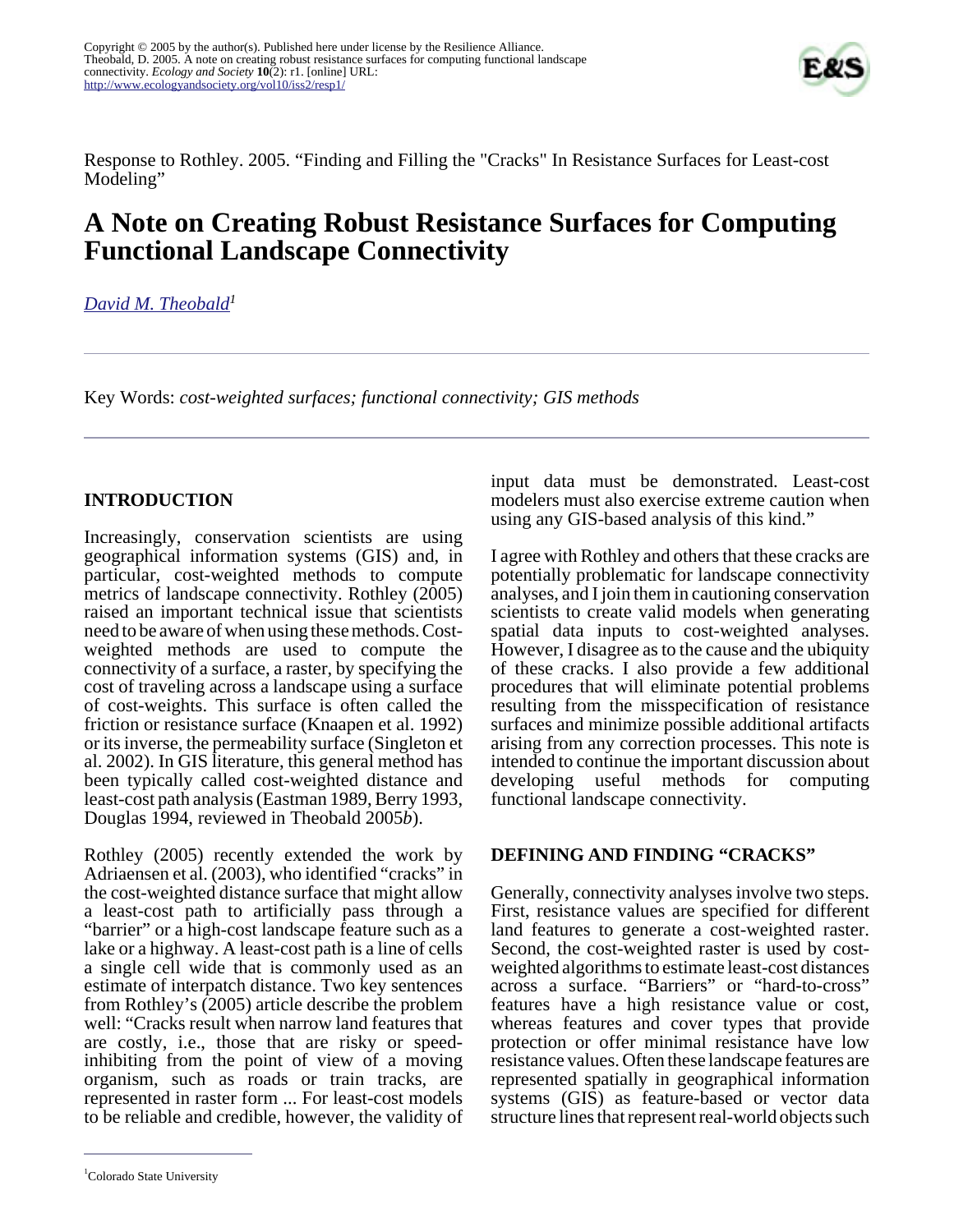| 1. Convert polylines to raster R                             | Spatial analyst $\rightarrow$ features to raster $\rightarrow$ R    |
|--------------------------------------------------------------|---------------------------------------------------------------------|
| 2. Convert all cells to a single value                       | $[t1] = con ( [R] > = 0, 1)$                                        |
| 3. Count the number of orthogonal neighbors                  | $[t2] = \text{con}$ ( $[t1] == 1$ , focalsum( $[t1]$ , CIRCLE, 1))  |
| 4. Find contiguous cells via four neighbors                  | $[t3]$ = regiongroup ( $[R]$ , #, FOUR)                             |
| 5. Find diagonal neighbors that are in different<br>clusters | $[t4]$ = focalvariety ( $[t3]$ , RECTANGLE, 3, 3)                   |
| 6. Cracks equal 1, 0 not cracks                              | C = con ( $\left[t4\right]$ >= 2, AND $\left[t2\right]$ <= 2, 1, 0) |

**Table 1.** A simple algorithm to test for possible "cracks" when converting linear features to raster format in ArcGIS (Environmental Systems Research Institute, Redlands, California, USA).

as highways, train tracks, rivers, etc., or as polygons that represent lakes, wide rivers, mountain ranges, etc. These features need to be converted to rasterbased representation because cost-weighted methods in GIS are implemented by using graphtheory methods placed in a grid of cells embedded in a raster data structure. That is, the center of each cell is represented by a node, and nodes are connected to adjacent cells. Typically, eight diagonal and orthogonal neighbors are connected. Cracks can occur when relatively high-cost neighbors are only diagonal neighbors with no orthogonal neighbors, so that a relatively low-cost pathway can be found that passes through the highcost feature (Fig. 1; Rothley 2005).

To understand how likely or to what extent these "cracks" may appear in a cost-weighted surface, one must understand the original data structure used to store features of different resistances, whether a point, line, polygon, or raster, and the algorithm used to convert the data to a raster data structure. The most problematic feature types are linear or polyline data. This is because landscape features that cause significant barriers or impediments, such as highways, railways, and rivers, are represented by lines and because different feature-to-raster conversion algorithms can cause different results. One type of conversion algorithm, often called "ideal line," finds the cells that best represent a line by, most often, using a decision rule based on the distance of the line from the center of a cell. It results in one and often more locations along the line being represented only by diagonal neighbors whenever the orientation is not lined up with the grid, i.e., not  $0°$  nor 90 $^{\circ}$ , and thus can cause a "crack."

Another type of algorithm, often used for antialiasing, results in a line that is represented by both orthogonal and diagonal neighbors that computer scientists refer to as "the jaggies."

In addition to Rothley's (1995) algorithm, a simple test can be used to determine whether the conversion of a line feature to raster format resulted in "cracks" (Table 1). How likely are "cracks" to creep into GISbased analyses of landscape connectivity? This depends mostly on the conversion algorithm used by a particular GIS. For ArcGIS (Environmental Systems Research Institute, Redlands, California, USA), the situation represented by Fig. 1 occurs only in rare situations in which the line crosses directly, topologically, over the intersection of four cells. This can occur when the line is oriented precisely at 45° and aligns perfectly to cross the center and corners of the grid. It can also occur for straight-line segments with other orientations as well (Figs. 2 and 3). Otherwise, any interior portion of a grid cell that is barely touched by the line is converted to raster format (Fig. 4). In effect, this creates a line represented by diagonal and orthogonal neighbors. As a quick case study, I tested a raster layer created in ArcGIS v9 of major roads for the State of Colorado with 30 m resolution, 22,480 columns by 19,160 rows, and I found no "cracks" (Fig. 5). GIS that use an ideal line algorithm for conversion, such as IDRISI by Clark Labs (Worcester, Massachusetts, USA), create raster representations in which diagonal-only neighbors are very common for lines that are not orthogonal.

Unwanted discontinuities or "cracks" can also occur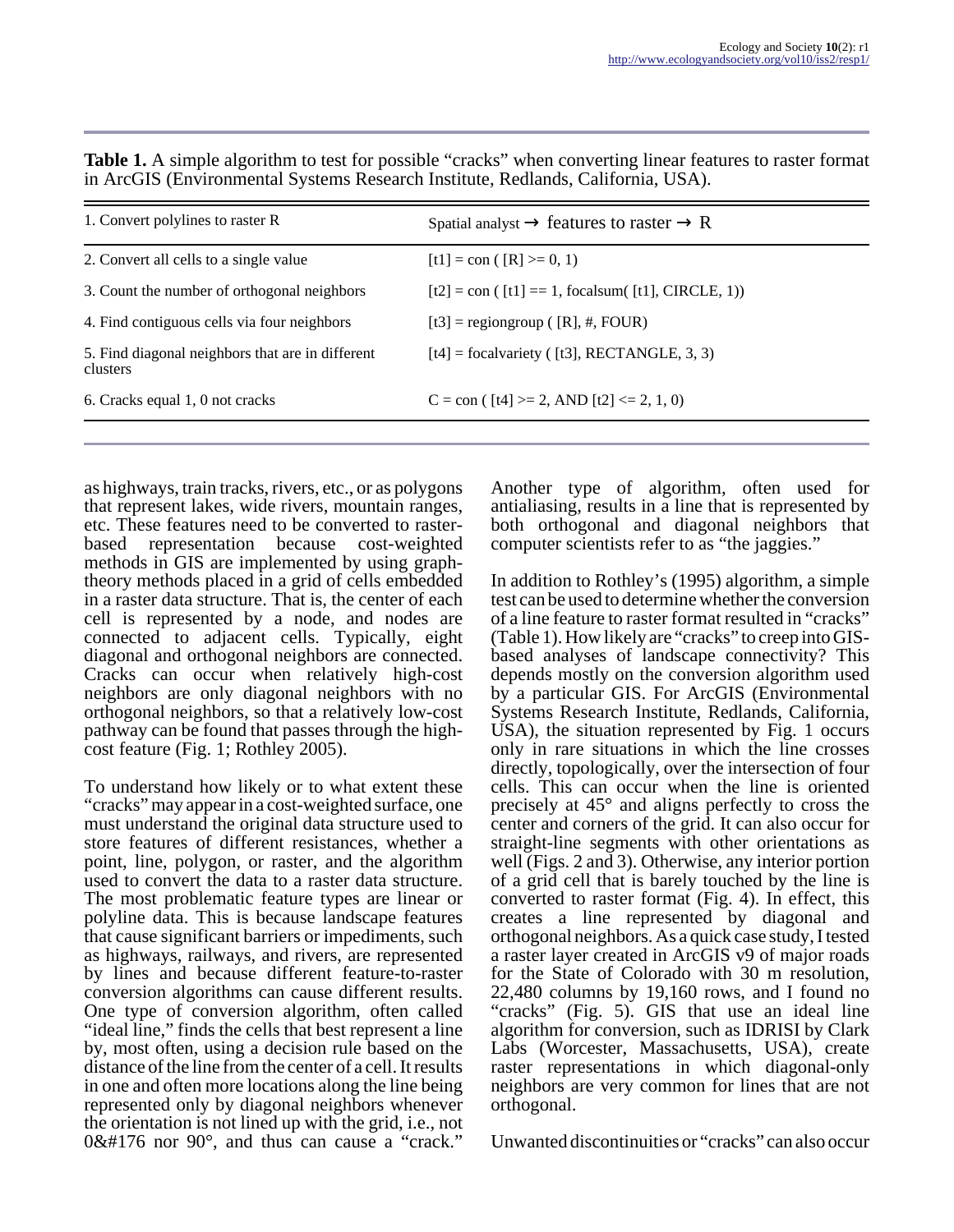Fig. 1. A line converted to raster format using ArcGIS v9 (Environmental Systems Research Institute, Toronto, Ontario, Canada). The line is represented by two points that fall precisely on the corners of the top left and bottom right cells.



when polygons are converted to raster format, as identified by Adriaensen et al. (2003) and Rothley (2005). They commonly occur at the narrows of polygons in which the cell center does not fall within the polygon, using the center method. The dominant<br>cell conversion method can also cause cell conversion method can also cause discontinuities in polygon conversion (Theobald

2000, 2005*a*). Theoretically, the cell size, or resolution, should be no larger than half of the narrowest polygon feature. Nevertheless, practical trade-offs often force the cell size to be larger to minimize the file size of the cost-weight surface. Moreover, cost-weighted algorithms are computationally intensive, and relatively coarse resolutions are often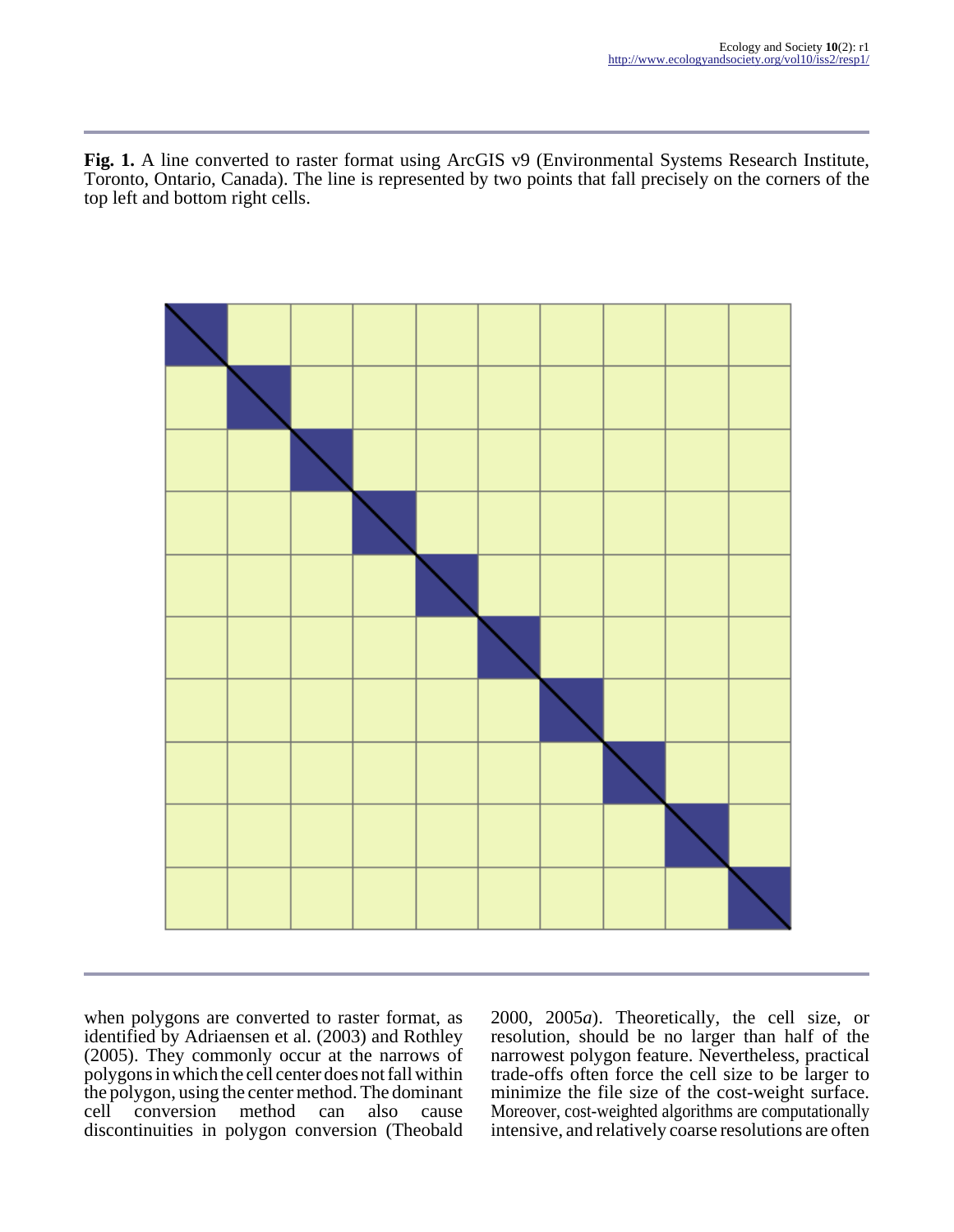**Fig. 2.** A line converted to raster format using ArcGIS v9 (Environmental Systems Research Institute, Toronto, Ontario, Canada). The line is represented by two points snapped to grid corners so that the line crosses other grid corners every couple of cells.



needed simply to "get the job done." **MITIGATING "CRACKS"**

A couple of options are available for generating robust cost-weight surfaces that will mitigate possible cracks. Although buffering features in all directions (Adriaensen et al. 2003) or on a single side (Rothley 2005) can be used, this can introduce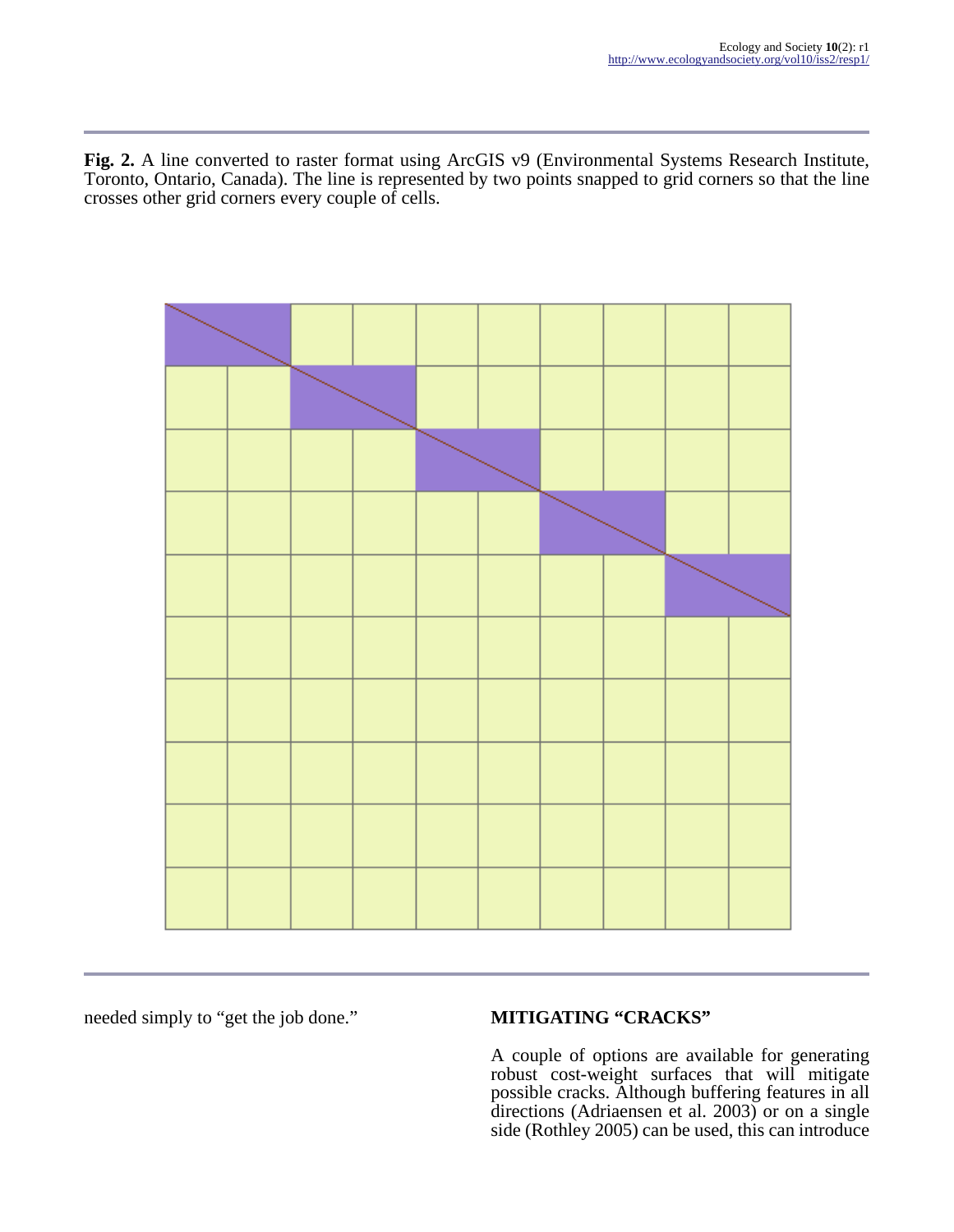**Fig. 3.** A line converted to raster format using ArcGIS v9 (Environmental Systems Research Institute, Toronto, Ontario, Canada). The line is represented by two points snapped to grid corners so that the line crosses one other grid corner.



additional artifacts by "thickening" the line and adding high costs to the surface. Another method is to aggregate data from finer to coarser resolutions, not by resampling but by using mean values to generate robust cost-weight surfaces. For example, land-cover data are often provided in 30 m resolution, as they are for the National Land Cover

Data of the U.S. Geological Survey and the U.S. Environmental Protection Agency, or converted from polygon data. Often roads and railways are "burned in" so that the land-cover value of any cell that touches a linear feature is coded appropriately. These land-cover and road data are reclassified so that a cost-weight or resistance value is specified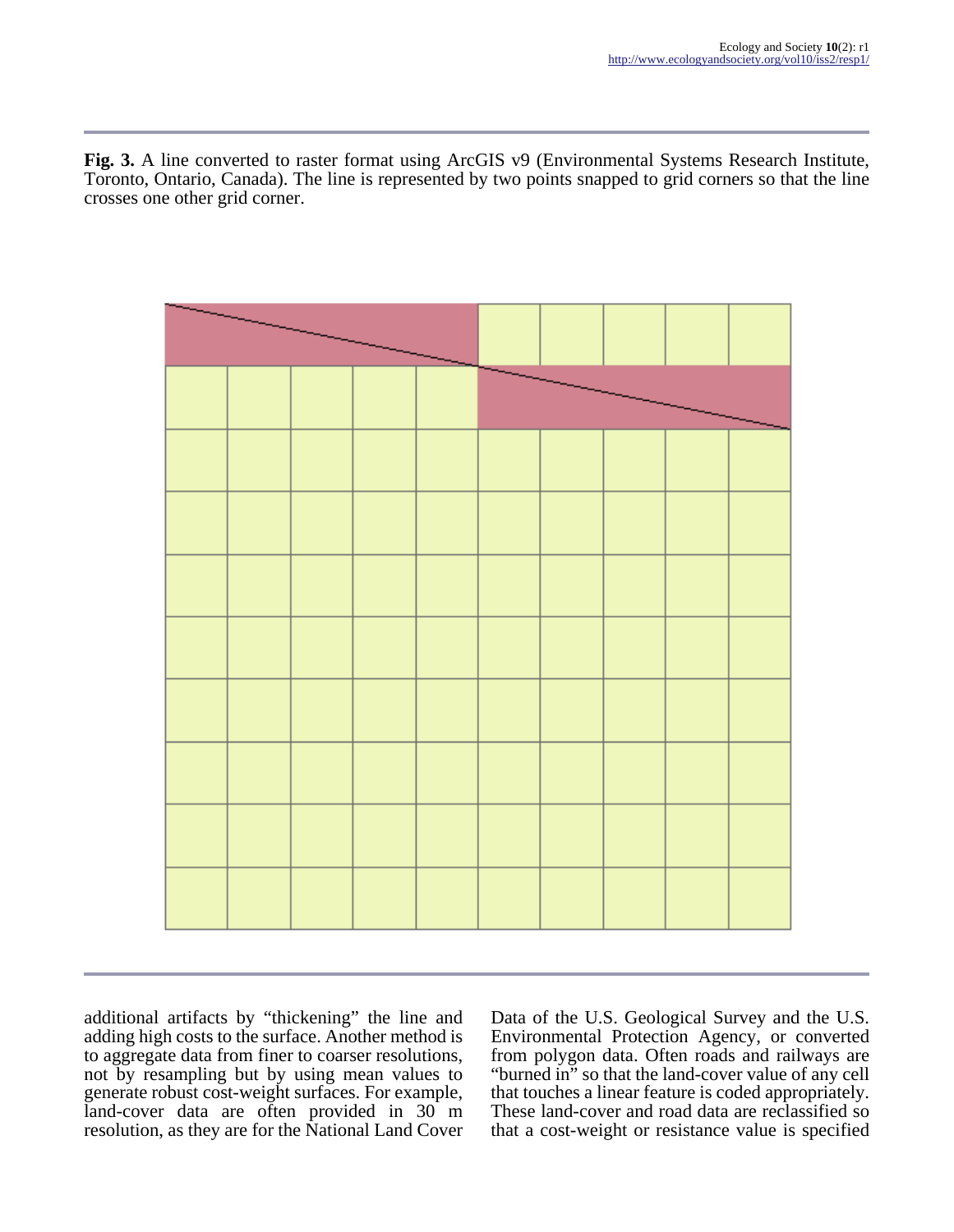**Fig. 4.** A line converted to raster format using ArcGIS v9 (Environmental Systems Research Institute, Toronto, Ontario, Canada) and similar to the line illustrated in Fig. 1. In this case, however, the bottom right coordinate is moved by 0.0000001% of the width of a grid cell to prevent the line from precisely crossing the grid corners.



for each cell based on its type. A second step is to aggregate these cost-weights to a coarser resolution by replacing a group of cells (e.g., 2 x 2, 3 x 3, 4 x 4, etc.) by its mean cost value. This aggregation process creates a coarse-resolution, cost-weight surface that is much more robust, minimizes

possible cracks, generates no additional buffer artifacts, and allows reasonable computation time of least-cost paths and cost-weighted distances.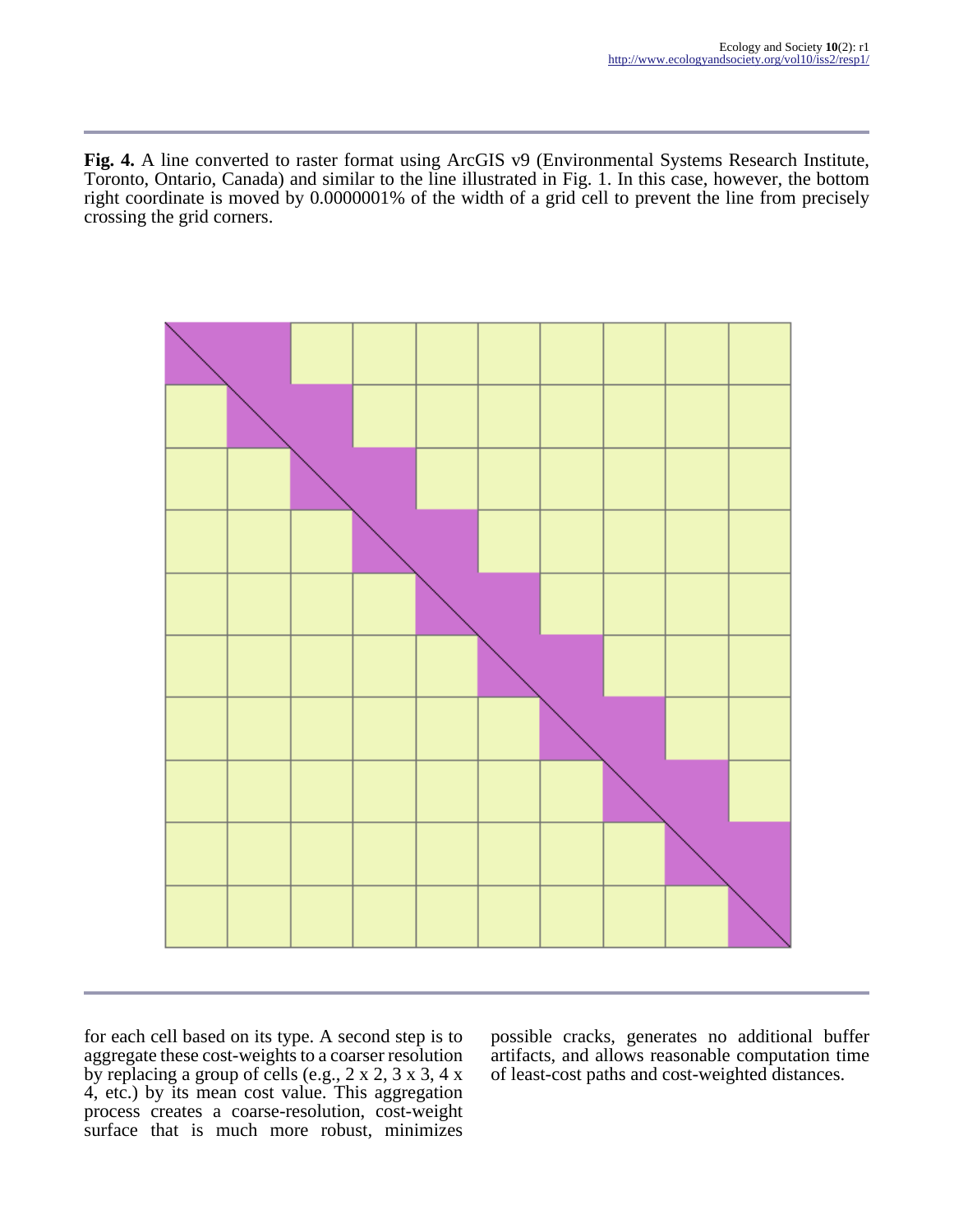**Fig. 5.** A close-up view of road line work converted to raster format. Note that the interior of any grid cell that is touched by a line is used to represent the line.



### **CONCLUSION**

I fully support the caution that cost-weighted methods need to be used carefully and encourage the additional use and development of these<br>methods to compute functional landscape methods to compute connectivity. Methods that estimate functional connectivity based on least-cost paths are sensitive

to possible "cracks." However, an awareness of the problems surrounding feature-to-raster conversion methods and resolution issues should allow researchers to produce robust resistant surfaces. Any input into cost-weighted methods should also be tested for "cracks."

Alternative approaches to computing connectivity